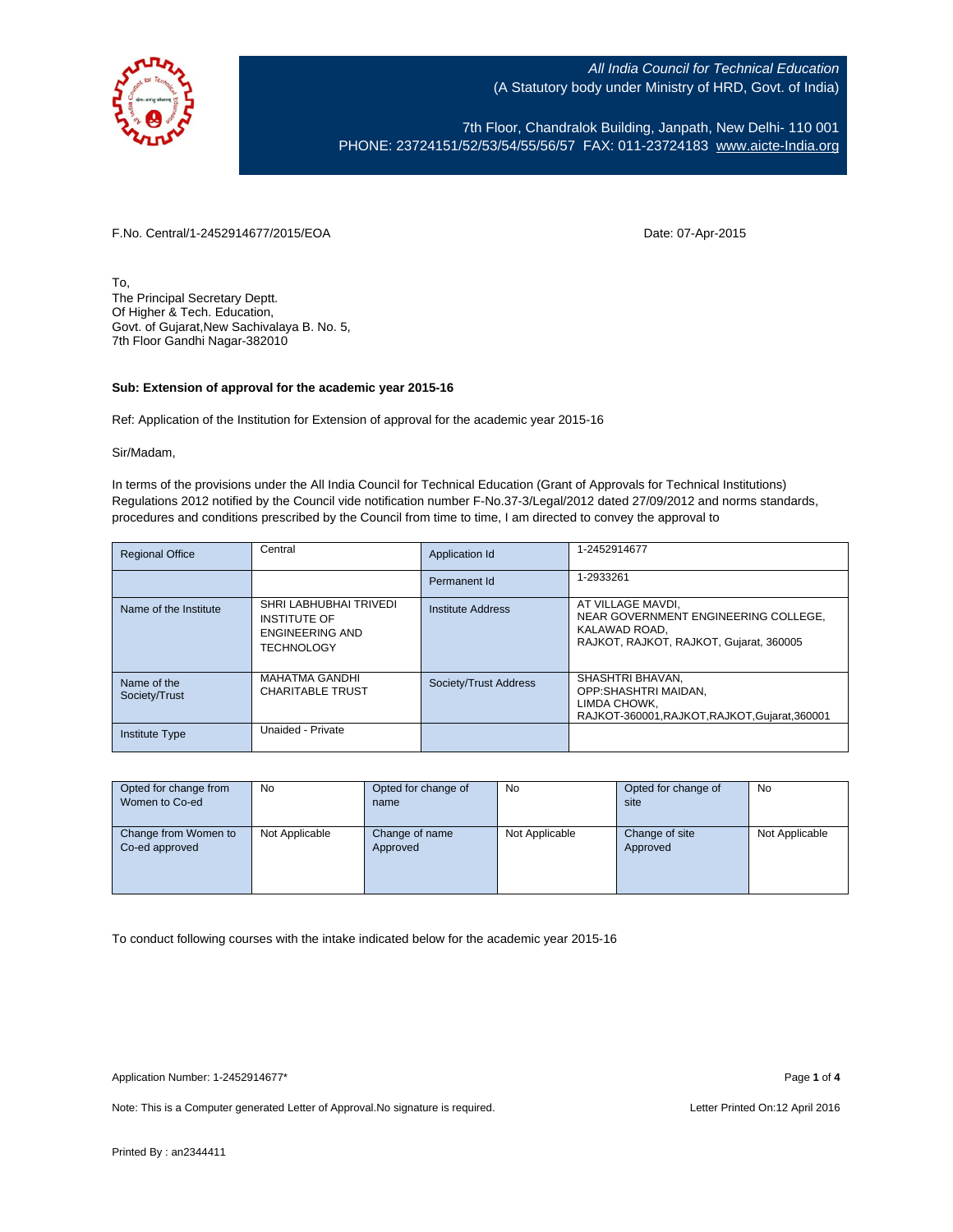

7th Floor, Chandralok Building, Janpath, New Delhi- 110 001 PHONE: 23724151/52/53/54/55/56/57 FAX: 011-23724183 [www.aicte-India.org](http://www.aicte-india.org/)

| Application Id: 1-2452914677                          |              | Course                                     |                                                             | <b>Affiliating Body</b>    |                                                      |                |                                  |                     |                     |                                          |
|-------------------------------------------------------|--------------|--------------------------------------------|-------------------------------------------------------------|----------------------------|------------------------------------------------------|----------------|----------------------------------|---------------------|---------------------|------------------------------------------|
| Program                                               | Shift        | Level                                      |                                                             | Full/Part Time             |                                                      | Intake 2014-15 | Intake Approved for<br>$15 - 16$ | NRI Approval status | PIO Approval status | Foreign Collaboration<br>Approval status |
| <b>ENGINEERING</b><br><b>AND</b><br><b>TECHNOLOGY</b> | 1st<br>Shift | <b>UNDER</b><br><b>GRADUA</b><br><b>TE</b> | <b>CIVIL</b><br><b>ENGINEERING</b>                          | <b>FULL</b><br><b>TIME</b> | Gujarat<br>Technological<br>University,<br>Ahmedabad | 120            | 120                              | <b>NA</b>           | <b>NA</b>           | <b>NA</b>                                |
| <b>ENGINEERING</b><br><b>AND</b><br><b>TECHNOLOGY</b> | 1st<br>Shift | <b>UNDER</b><br><b>GRADUA</b><br><b>TE</b> | <b>COMPUTER</b><br><b>SCIENCE AND</b><br><b>ENGINEERING</b> | <b>FULL</b><br><b>TIME</b> | Gujarat<br>Technological<br>University,<br>Ahmedabad | 60             | 60                               | <b>NA</b>           | NA                  | <b>NA</b>                                |
| <b>ENGINEERING</b><br><b>AND</b><br><b>TECHNOLOGY</b> | 1st<br>Shift | <b>UNDER</b><br><b>GRADUA</b><br>TE        | <b>ELECTRICAL</b><br><b>ENGINEERING</b>                     | <b>FULL</b><br><b>TIME</b> | Gujarat<br>Technological<br>University,<br>Ahmedabad | 60             | 60                               | <b>NA</b>           | <b>NA</b>           | <b>NA</b>                                |
| <b>ENGINEERING</b><br><b>AND</b><br><b>TECHNOLOGY</b> | 1st<br>Shift | <b>UNDER</b><br><b>GRADUA</b><br>TE        | <b>MECHANICAL</b><br><b>ENGINEERING</b>                     | <b>FULL</b><br><b>TIME</b> | Gujarat<br>Technological<br>University,<br>Ahmedabad | 120            | 120                              | <b>NA</b>           | <b>NA</b>           | <b>NA</b>                                |
| <b>ENGINEERING</b><br><b>AND</b><br><b>TECHNOLOGY</b> | 2nd<br>Shift | <b>DIPLOMA</b>                             | <b>CIVIL</b><br><b>ENGINEERING</b>                          | <b>FULL</b><br><b>TIME</b> | Gujarat<br>Technological<br>University,<br>Ahmedabad | 60             | 60                               | <b>NA</b>           | <b>NA</b>           | <b>NA</b>                                |
| <b>ENGINEERING</b><br><b>AND</b><br><b>TECHNOLOGY</b> | 2nd<br>Shift | <b>DIPLOMA</b>                             | <b>ELECTRICAL</b><br><b>ENGINEERING</b>                     | <b>FULL</b><br><b>TIME</b> | Gujarat<br>Technological<br>University,<br>Ahmedabad | 60             | 60                               | NA                  | NA                  | <b>NA</b>                                |
| <b>ENGINEERING</b><br><b>AND</b><br><b>TECHNOLOGY</b> | 2nd<br>Shift | <b>DIPLOMA</b>                             | <b>MECHANICAL</b><br><b>ENGINEERING</b>                     | <b>FULL</b><br><b>TIME</b> | Gujarat<br>Technological<br>University,<br>Ahmedabad | 60             | 60                               | <b>NA</b>           | <b>NA</b>           | <b>NA</b>                                |

Note: Validity of the course details may be verified at www.aicte-india.org>departments>approvals

The above mentioned approval is subject to the condition that SHRI LABHUBHAI TRIVEDI INSTITUTE OF ENGINEERING AND TECHNOLOGY shall follow and adhere to the Regulations, guidelines and directions issued by AICTE from time to time and the undertaking / affidavit given by the institution along with the application submitted by the institution on portal.

Note: This is a Computer generated Letter of Approval. No signature is required. Letter Printed On:12 April 2016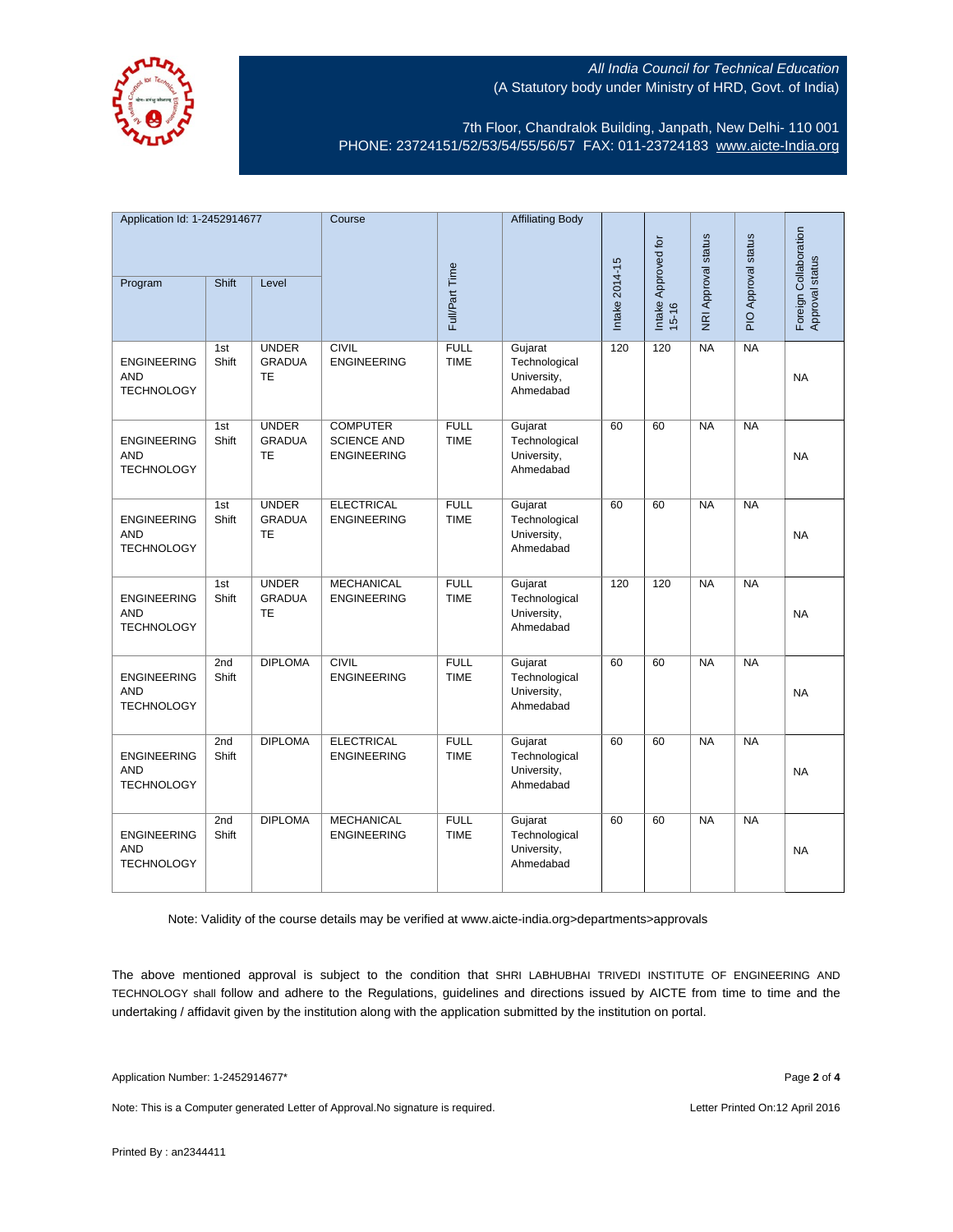

7th Floor, Chandralok Building, Janpath, New Delhi- 110 001 PHONE: 23724151/52/53/54/55/56/57 FAX: 011-23724183 [www.aicte-India.org](http://www.aicte-india.org/)

In case of any differences in content in this Computer generated Extension of Approval Letter, the content/information as approved by the Executive Council / General Council as available on the record of AICTE shall be final and binding.

Strict compliance of Anti-Ragging Regulation:- Approval is subject to strict compliance of provisions made in AICTE Regulation notified vide F. No. 37-3/Legal/AICTE/2009 dated July 1, 2009 for Prevention and Prohibition of Ragging in Technical Institutions. In case Institution fails to take adequate steps to Prevent Ragging or fails to act in accordance with AICTE Regulation or fails to punish perpetrators or incidents of Ragging, it will be liable to take any action as defined under clause 9(4) of the said Regulation.

> **Dr. Avinash S Pant Actg Chairman, AICTE**

#### Copy to:

- **1. The Regional Officer,** All India Council for Technical Education Tagore Hostel-2, Shamla Hills Bhopal-462 002, Madhya Pradesh
- **2. The Director Of Technical Education,** Gujarat
- **3. The Registrar,** Gujarat Technological University, Ahmedabad

#### **4. The Principal / Director,**

SHRI LABHUBHAI TRIVEDI INSTITUTE OF ENGINEERING AND TECHNOLOGY AT VILLAGE MAVDI, NEAR GOVERNMENT ENGINEERING COLLEGE, KALAWAD ROAD, RAJKOT, RAJKOT,RAJKOT, Gujarat,360005

## **5. The Secretary / Chairman,**

- MAHATMA GANDHI CHARITABLE TRUST SHASHTRI BHAVAN, OPP:SHASHTRI MAIDAN, LIMDA CHOWK, RAJKOT-360001, RAJKOT,RAJKOT, Gujarat,360001
- **6. Guard File(AICTE)**

Application Number: 1-2452914677\* Page **3** of **4**

Note: This is a Computer generated Letter of Approval.No signature is required. Letter According the state of the Letter Printed On:12 April 2016